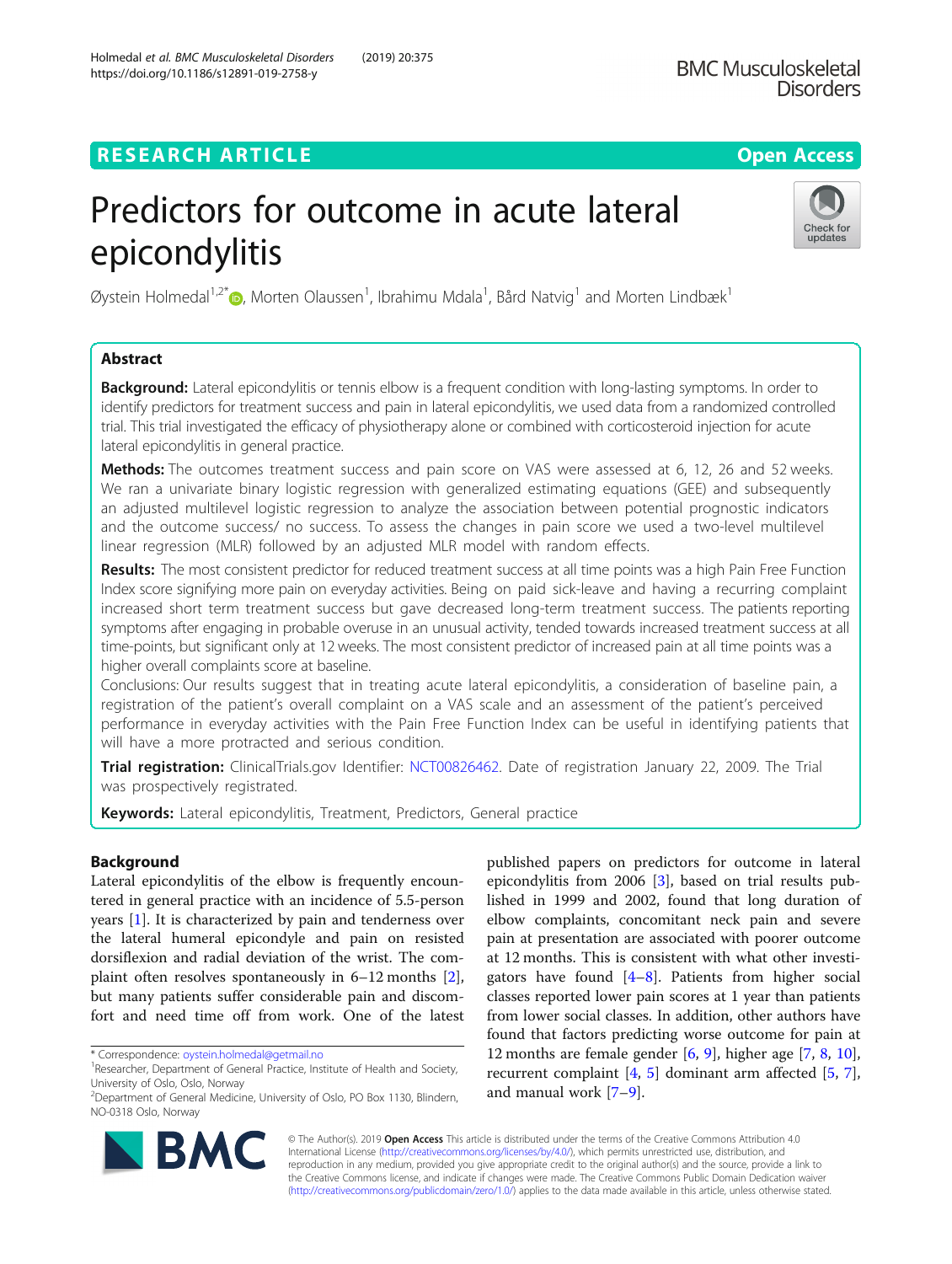### **Objective**

The objective of this paper was to identify predictors for treatment success and pain relief in acute lateral epicondylitis at 6, 12, 26 and 52 weeks follow-up using data from a recently published treatment study with stringent inclusion criteriae, a family practice setting and a 1-year follow-up [[11\]](#page-6-0).

# Materials and methods

# Study design

In this paper, we used data from a randomized, controlled study published in 2015 [[11\]](#page-6-0), where we investigated the effect of physiotherapy with or without corticosteroid injections against a control group with no treatment on acute lateral epicondylitis. We followed 177 patients aged 18 to 70 with recent onset lateral epicondylitis for 1 year. The main outcome measure was treatment success defined as patients rating themselves completely recovered or much better on a six-point scale. A number of secondary outcomes were registered, including pain on a Visual Analogue Scale (VAS). We registered all these variables as patient characteristics at baseline and as outcomes at six, 12, 26 and 52 weeks. The methods for registering outcomes are described in detail in our original paper (treatment success, pain, affected function, overall complaint, pain-free and maximum grip, pain on resisted dorsiflexion of the wrist and third finger, pain on eight every-day activities). In the investigation of prognostic indicators, we chose to use the primary outcome of treatment success, and as secondary outcome elbow pain measured on VAS. The variables registered throughout the study were used in statistical analyses to identify which of these had any significant influence on treatment success and pain.

# Statistical method

Treatment success was registered at four follow-up time points (6, 12, 26 and 52 weeks). These repeated measurements were assumed to be correlated within a patient. Therefore, analysis methods that assume independence of observations were rendered inappropriate. We modelled the binary response of success/ no success using the binary logistic regression with generalized estimating equations (GEE) to handle the dependence in the data. The exchangeable correlation structure was considered for the GEE binary logistic models. First, we assessed the effects of each patient-level prognostic factor on success over time. Secondly, all prognostic factors in step 1 with  $P \le 0.20$  and  $P \le 0.05$  at any of the time points 6 weeks, 12 weeks, 26 weeks and 52 weeks in addition to baseline scores were used to fit two separate final models. Model selection was based on the independence model criterion (QIC), which seeks the model with the smallest estimate. Repeated measurements of pain score were obtained at baseline and at the same four follow-up time points and were assumed to be correlated within a patient. We considered a two-level multilevel linear regression (MLR) model with random effects of time (occasions) as level-1 units and patients at level-2 to assess the changes in pain score. We used the same steps as described above to model pain score. In addition, an estimate of intracluster correlation (ICC) was obtained from the adjusted final fit. The ICC helped to explain the amount of variability in pain score attributable to differences between the patients. At each stage of the model development, the Akaike Information Criteria (AIC) was used to check if the inclusion of a variable or variables improved the model fit. The AIC states that given a set of candidate models for the data, the model with the smallest AIC value should be considered a better fit. Therefore, we used the AIC to select a better fit of pain score. For both outcomes, age and gender were included in the final models as clinically relevant regardless of their significance level. All the models were fitted using StataSE 14 and the significance level of the final models were set at  $p = 0.05$ .

## Results

The baseline characteristics of the patients are presented in Table [1.](#page-2-0)

The mean age at baseline was 47 years, 40% were women, and the mean duration of complaints was 7 weeks. The registered pain score on VAS was 52, the Pain Free Function score was 5.8 and the variable Overall complaints on VAS was 64. The effect of prognostic variables on treatment success is presented in Additional file [1](#page-5-0): Table S2 and Additional file [2:](#page-5-0) Table S3. Additional file [1](#page-5-0): Table S2 shows the unadjusted effect of each prognostic factor on treatment success obtained from the GEE binary logistic regression Additional file [2](#page-5-0): Table S3 shows adjusted estimates of odds ratios (OR) and their 95% confidence intervals obtained from the analysis of prognostic indicators of success using the GEE binary logistic regression model. We obtained an ICC estimate of 0.061 from the full model of pain. An  $ICC = 0.061$  means that differences between patients accounted for  $0.061 \times 100\% = 6.1\%$  of the variability in pain score. The effect of prognostic variables on pain is presented in Additional file [3:](#page-5-0) Table S4 and Additional file [4](#page-5-0): Table S5. Additional file [3](#page-5-0): Table S4 shows the univariate multilevel linear regression analysis of prognostic indicators on pain. Additional file [4](#page-5-0): Table S5 shows the association between prognostic indicators and pain at each study time point obtained from an adjusted multilevel linear regression (MLR) model. A summary of the statistically significant findings at each follow-up is given as forest plots for treatment success in Fig. [1](#page-3-0) and for pain in Fig. [2.](#page-3-0)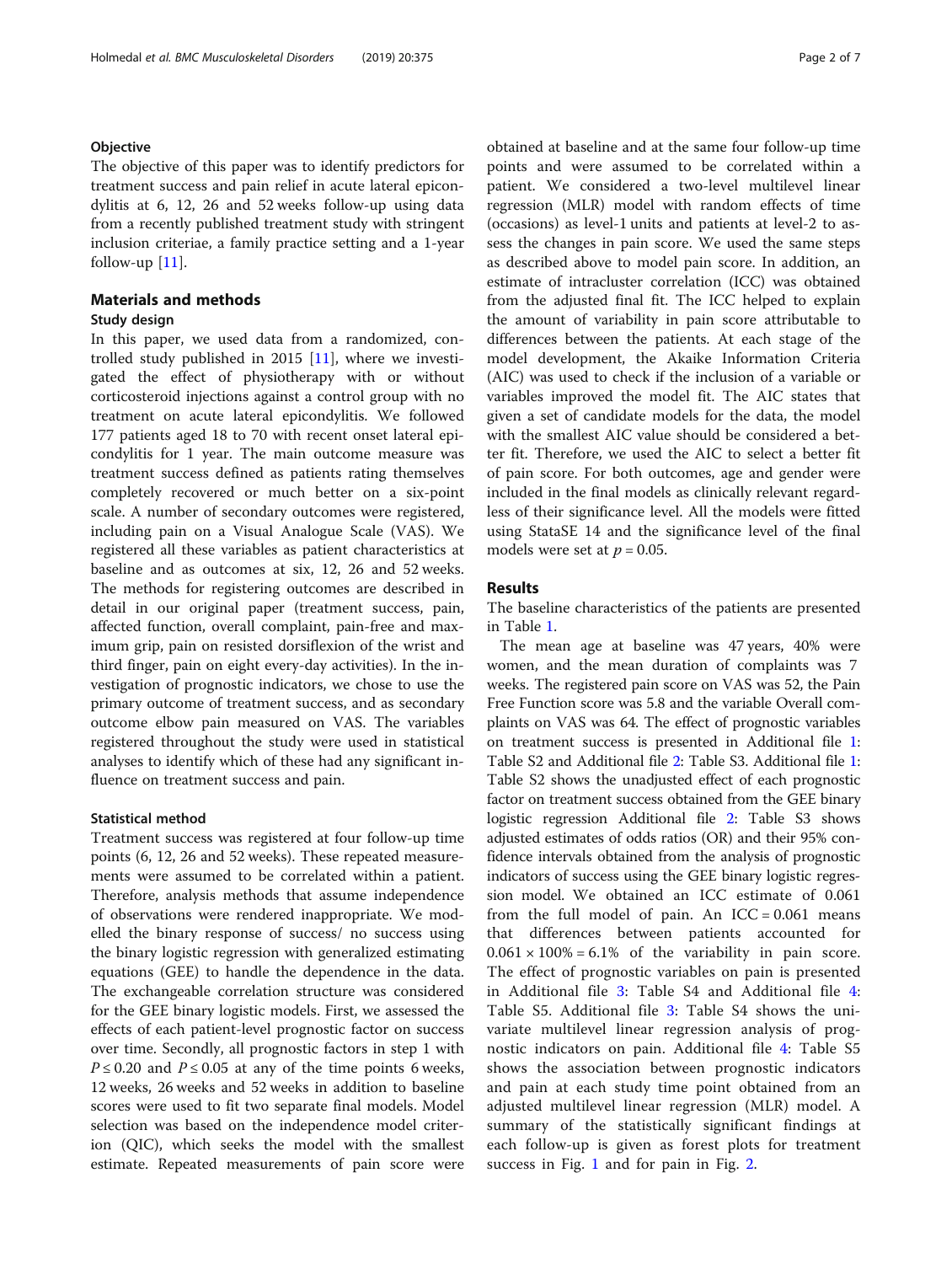<span id="page-2-0"></span>Table 1 Baseline characteristics of the study participants

| Socio-demographic characteristics                        |                      | Total           |
|----------------------------------------------------------|----------------------|-----------------|
|                                                          |                      | 177             |
| Age                                                      | Years, mean $\pm$ SD | $47.0 \pm 9.7$  |
| Women                                                    |                      | 71 (40.1)       |
| Marital status                                           |                      |                 |
| Unmarried/ widow (er)                                    |                      | 44 (24.9)       |
| Married/cohabiting                                       |                      | 133 (75.1)      |
| Education                                                |                      |                 |
| No higher education (primary/ secondary school)          |                      | 124 (70.1)      |
| Higher education (college/ university)                   |                      | 52 (29.4)       |
| Excercises regularly                                     |                      | 86 (48.6)       |
| Paid work                                                |                      | 154 (87.0)      |
| Manual labor                                             |                      | 100 (56.5)      |
| On paid sick-leave now?                                  |                      | 51 (28.8)       |
| Duration of complaints                                   | Weeks, mean $\pm$ SD | $7.0 \pm 3.1$   |
| Dominant elbow affected?                                 |                      | 126 (71.2)      |
| Pain every day last week?                                |                      | 170 (96.0)      |
| Use of analgesics last week                              |                      | 55(31.1)        |
| Acute start?                                             |                      | 94 (53.1)       |
| Similar complaints earlier                               |                      | 41 (23.2)       |
| Probable over-use usual activity?                        |                      | 110(62.1)       |
| Probable over-use unusual activity?                      |                      | 65 (36.7)       |
| Patients preference for treatment: Physiotherapy         |                      | 67 (37.9)       |
| Patients preference for treatment: Wait and see          |                      | 11(6.2)         |
| Patients preference for treatment: Injection             |                      | 40 (22.6)       |
| Patients preference for treatment: No preference         |                      | 58 (32.8)       |
| Pain score on VAS (0-100 mm)                             | $Mean \pm SD$        | $52.2 \pm 20.4$ |
| Affected function on VAS                                 | $Mean \pm SD$        | $53.4 \pm 21.9$ |
| Overall complaints on VAS                                | $Mean \pm SD$        | $64.1 \pm 19.2$ |
| Pain Free Grip Strength Ratio (affected/ unaffected arm) | $Mean \pm SD$        | $0.36 \pm 0.27$ |
| Max Grip Strength Ratio (affected/ unaffected arm)       | $Mean \pm SD$        | $0.73 \pm 0.34$ |
| Pain Free Function Index                                 | $Mean \pm SD$        | $5.8 \pm 2.0$   |
| Pain-free isometric dorsiflexion of wrist                |                      |                 |
| None                                                     |                      | 2(1.1)          |
| Some or distinct                                         |                      | 175 (98.9)      |
| Pain-free isometric extension of third finger            |                      |                 |
| None                                                     |                      | 14(7.9)         |
| Some or distinct                                         |                      | 162 (91.5)      |

# Prognostic indicators at 6 weeks

Patients on paid sick leave at baseline and those having had epicondylitis earlier at baseline were more likely to have treatment success at 6 weeks follow-up (Additional file [2](#page-5-0): Table S3). Patients with a higher Pain Free Function Index score were less likely to have treatment success (higher Pain Free Function

Index means pain on more activities). Pain score was significantly lower among participants with higher education than those with lower education (Additional file [4](#page-5-0): Table S5). A higher pain score was observed among participants with paid work compared to those without paid work and for those with a higher level of baseline pain and overall complaint.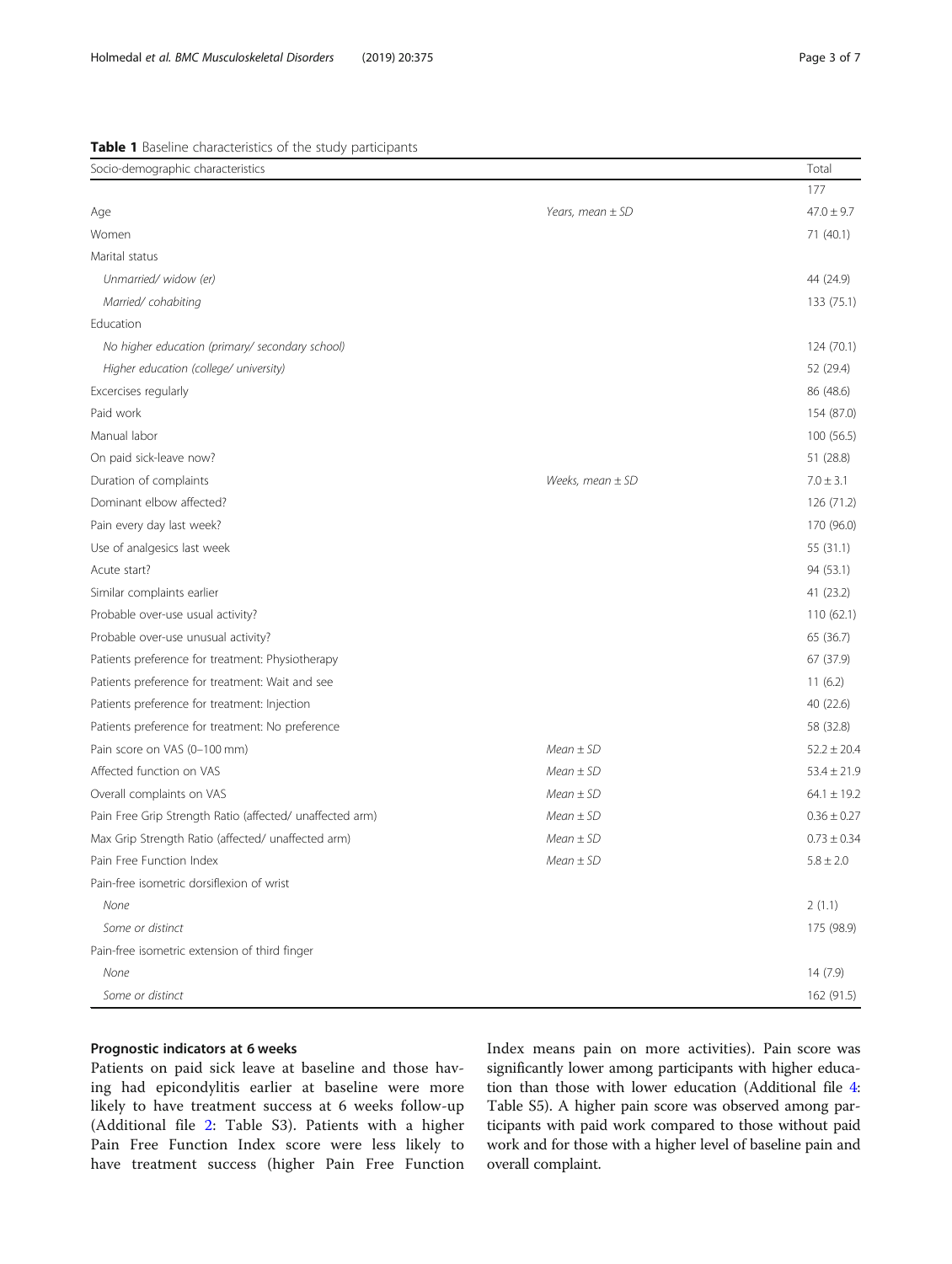<span id="page-3-0"></span>

# Prognostic indicators at 12 weeks

Patients on paid sick leave at baseline and those reporting probable overuse of their arm in an unusual activity were more likely to report treatment success at 12 weeks (Additional file [2](#page-5-0): Table S3). Patients with a higher Pain Free Function Index score were less likely to have treatment success. A higher overall complaint score at baseline gave a significantly higher pain score at 12 weeks (Additional file [4](#page-5-0): Table S5).

# Prognostic indicators at 26 weeks

Patients with epicondylitis earlier and those with an increased Pain Free Function Index score were less likely to register treatment success at 26 weeks follow-up (Additional file [2](#page-5-0): Table S3). Females were more likely to report treatment success. We observed a significantly lower pain score among participants who exercised regularly as well as participants on paid work. It was further observed that a higher affected function score at baseline

| <b>Predictors</b>         |   | ß [95% CI]                     |
|---------------------------|---|--------------------------------|
| 6 weeks                   |   |                                |
| Overall complaints on VAS |   | $0.56$ [ $0.44$ , $0.68$ ]     |
| <b>Baseline VAS</b>       |   | $0.23$ [ $0.13$ , $0.33$ ]     |
| On paid work              |   | 12.78 [ 3.13, 22.43]           |
| College/ University       |   | $-5.72$ [ $-9.93$ , $-1.51$ ]  |
| 12 weeks                  |   |                                |
| Overall complaints on VAS |   | $0.82$ [ $0.67, 0.97$ ]        |
| 26 weeks                  |   |                                |
| Exercise regularly        |   | $-6.23$ [ $-10.93$ , $-1.53$ ] |
| On paid work              |   | -11.58 [-20.85, -2.31]         |
| Affected function on VAS  |   | $-0.21$ [ $-0.38$ , $-0.04$ ]  |
| Overall complaints on VAS |   | $1.04$ [ 0.86, 1.22]           |
| 52 weeks                  |   |                                |
| Female gender             |   | $-3.81$ [ $-7.25$ , $-0.37$ ]  |
| Acute start of symptoms   |   | 4.32 [ 0.86, 7.78]             |
| Overall complaints on VAS |   | $0.59$ $[ 0.42, 0.76 ]$        |
|                           |   |                                |
| $-30$                     | 0 | 30                             |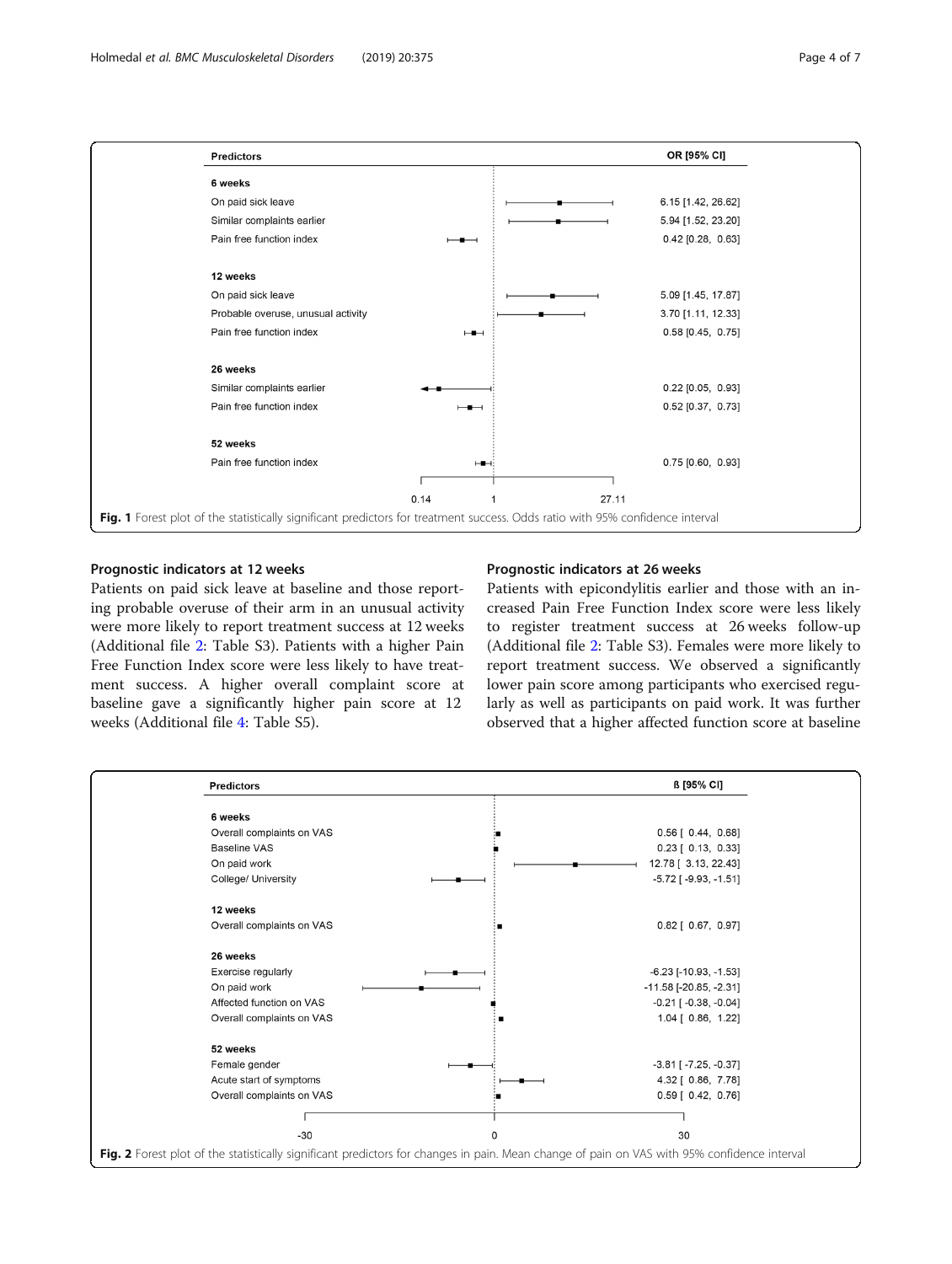was associated with a lower pain score at 26 weeks. A higher overall complaints score was associated with an increase in pain score.

#### Prognostic indicators at 52 weeks

Patients with a higher Pain Free Function Index score (pain at more activities) were less likely to have treatment success at 52 weeks (Additional file [2](#page-5-0): Table S3). Females had a lower pain score compared to males (Additional file [4](#page-5-0): Table S5). An acute start of symptoms and higher overall complaints were significantly associated with a higher pain score after 52 weeks.

## **Discussion**

We found that a high Pain Free Function Index score at baseline was a predictor for a lower rate of treatment success at all time points. The most consistent predictor for more pain at all time points was baseline overall complaints.

# Treatment success

The most consistent predictor for a lower rate of treatment success at all time points was a high Pain Free Function Index score at baseline. A high score on this index of pain at 8 every day activities at baseline indicates a more serious condition, and we found that this reduces success at all time points. This is consistent with the findings of Haahr [[7\]](#page-5-0). Bot [\[4](#page-5-0)] found a worse outcome for functional disability at 12 weeks for those with more intense pain at baseline, and at 52 weeks for those with less pain at baseline. However, Bot found that those more disabled at baseline had a better outcome at 12 weeks, whereas we found that a higher Pain Free Function index at 12 weeks reduced success. Being on paid sick-leave at baseline was significantly associated with higher rate of treatment success at 6 and 12 weeks. A possible explanation might be that resting the elbow is beneficial. Another possibility is that these patients were in more pain and were more likely to need sickleave. People with a similar complaint earlier had a higher rate of treatment success at 6 weeks, but a lower success rate at 26 weeks. This might indicate that the patient recognized the problem earlier and quickly reduced exposure to harmful activities. Having a recurring problem might also suggest that the patient had a more chronic or severe condition  $[4, 5]$  $[4, 5]$  $[4, 5]$  $[4, 5]$  $[4, 5]$ . The patients relating their tennis elbow to unusual use had a higher rate of treatment success at 12 weeks. One might speculate that the patient refrained from an activity thought to be harmful. Apart from a higher success rate in females at 26 weeks, we found no association between treatment success and age, gender or paid or manual work. This is consistent with the findings of Smidt [[3](#page-5-0)] regarding manual work, and Gerberich regarding gender [\[6](#page-5-0)].

#### Pain

A high baseline overall complaints score predicted more pain at all time points. This reflects the results from other studies [[3,](#page-5-0) [7](#page-5-0)]. We found no association between age or duration of complaint and pain, nor whether dominant arm was involved. Haahr [\[7](#page-5-0)] found that involvement of dominant elbow and age over 40 years predicted a continued high pain score. These variables did not reach significance at the univariate level in our study. Paid work and exercising regularly was associated with a lower pain score at 26 weeks, suggesting a beneficial effect of staying active. Also, we found no relation to manual work where other authors found a correlation Lewis [[9\]](#page-6-0) found higher pain scores at 6 months and higher function scores at 4 weeks and 6 months. Female gender predicted less pain at 52 weeks. This gender-difference is difficult to explain. Haahr [\[7](#page-5-0)] found no relation between gender and general improvement. This is consistent with our findings. Higher education predicted less pain at 6 weeks. This is consistent with what others have found and may indicate a correlation with higher socio-economic class [[3\]](#page-5-0), whereas Haahr [\[7](#page-5-0)] found that higher education was not related to general improvement. One might speculate that any positive effect is due to less heavy or strenuous work for people with higher education or better coping abilities. Exercising regularly gave less pain at 26 weeks. This might be due to beneficial effects of exercise on lateral epicondylitis in the long term. Acute start of symptoms meant more pain at 52 weeks. One might think that an acute start more often is caused by a sudden or heavy load or unusual use of the elbow and thus a more serious complaint. A high baseline pain score indicated more pain at 6 weeks. The more pain at baseline, the more serious and thus longer lasting complaint one might expect. This is consistent with what others have found [\[3](#page-5-0)–[8\]](#page-6-0). A higher affected function score at baseline indicated less pain at 26 weeks. Overall complaints score indicated significantly more pain at all time points, again signifying a more serious complaint. We found no correlation between pain and baseline Pain Fee Function Index, which had a strong correlation with rate of treatment success. It is interesting that for success, the registrations of pain, affected function and overall complaint on VAS did not reach a level of significance. One might speculate that treatment success is a more qualitative outcome, corresponding with how well the participants do on everyday activities as registered with the Pain Free Function Index, whereas VAS registrations might be a more quantitative, clinical assessment leaving less latitude for a feeling of improvement.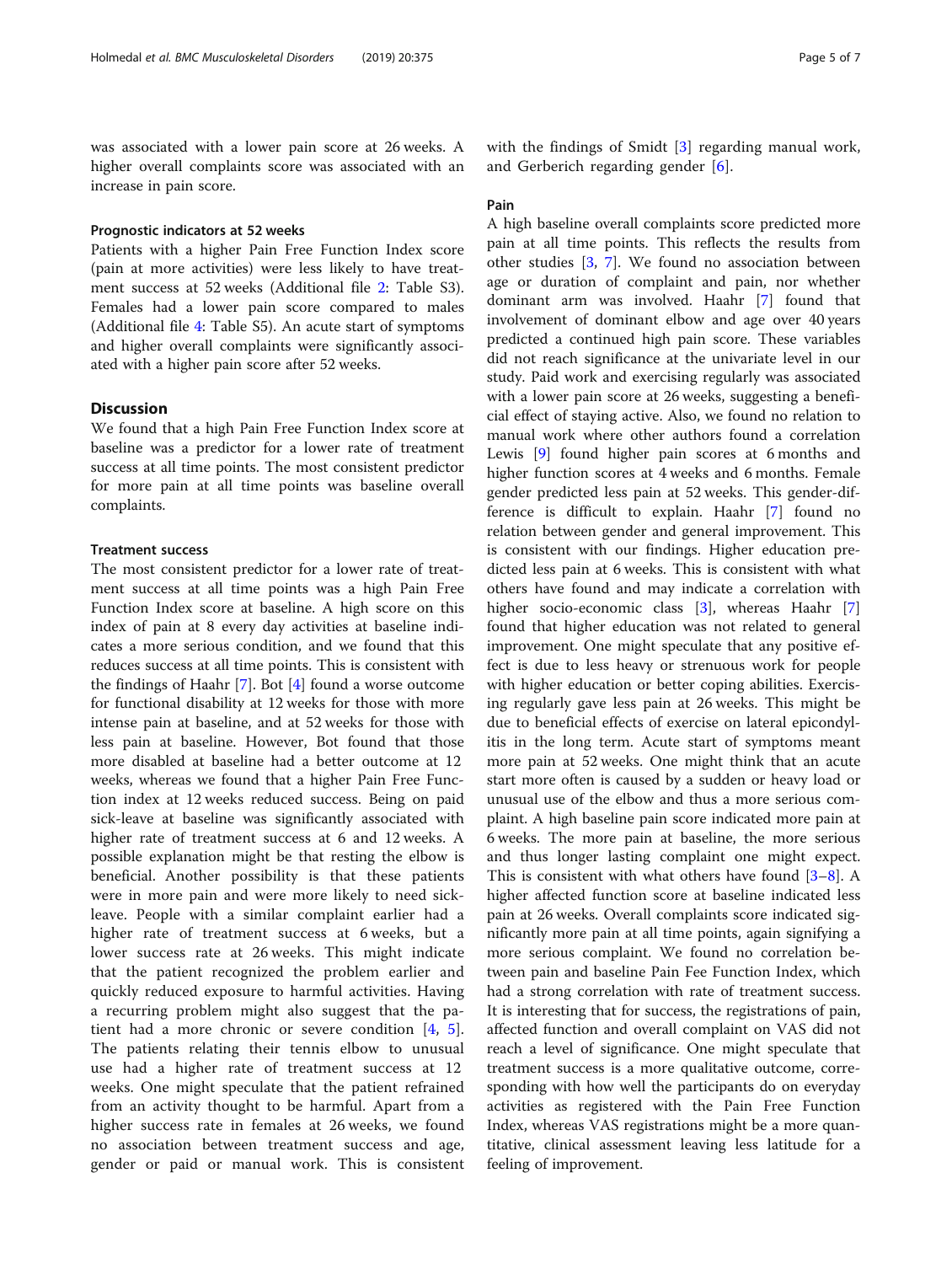## <span id="page-5-0"></span>Strengths and limitations

This paper is based on data from a large randomized controlled trial [\[11\]](#page-6-0), which had a general practice setting making the results correspondingly relevant. As possible predictors we selected measurements in use at the time of our original investigation. Since then, advances in musculoskeletal ultrasound have shown promising results that could lead to additional predictors of symptom duration, staging and outcome in lateral epicondylitis. (Superb Microvascular Imaging, SMI). [[12](#page-6-0)].

We used a stringent selection and definition of study population complying with the Delphi List [[13\]](#page-6-0), a length of follow-up with multiple assessments of symptoms and severity reflecting the natural trajectory of the complaint [2, [14](#page-6-0)]. As recovery of soft tissue injuries is faster in the early stages of disease, we only included acute onset lateral epicondylitis, ensuring a homogeneous sample. Our original study was not designed to investigate predictors. This limited the choice of statistical analyses in this paper, since small subgroups would create statistically weak or invalid results. We did not investigate neck pain, or other musculoskeletal complaints, nor did we run a separate analysis as to the type of paid work (strenuous, repetitive, etc.) in relation to our chosen outcomes. Emotional, psychosocial factors or coping skills were also not investigated. We investigated recent onset lateral epicondylitis. This limited our assessment of the impact of duration of the condition on outcome.

# Conclusions and implications

The one consistent predictor of reduced success at all time points, was a high Pain Free Function Index score. The most consistent predictor for reduced pain at all time points was a low baseline score on overall complaints on VAS. Our results suggest that in treating acute lateral epicondylitis, a consideration of overall complaints and an assessment of the patient's perceived performance in everyday activities with the Pain Free Function Index are useful in identifying patients early in the clinical course where a more protracted and serious course might be expected.

# Additional files

[Additional file 1:](https://doi.org/10.1186/s12891-019-2758-y) Table S2. Univariate logistic showing the effects of each prognostic indicator on treatment success. (PDF 30 kb)

[Additional file 2:](https://doi.org/10.1186/s12891-019-2758-y) Table S3. Adjusted multilevel logistic regression showing the effects of each prognostic indicator on treatment success (based on  $P \le 0.05$  from the univariate analysis). (PDF 96 kb)

[Additional file 3:](https://doi.org/10.1186/s12891-019-2758-y) Table S4. Univariate multilevel linear regression (MLR) showing the effects of each prognostic indicator on Pain Score (VAS) at each study time point after adjusting for baseline pain on VAS. (PDF 114 kb)

[Additional file 4:](https://doi.org/10.1186/s12891-019-2758-y) Table S5. Adjusted MLR showing the effects of each prognostic indicator on pain (VAS) at each study time point (based on  $P \le 0.20$  from the univariate analysis). (PDF 192 kb)

#### Abbreviations

AIC: Akaike Information Criteria; GEE: Generalized estimating eqs.; ICC: Intracluster correlation; MLR: Multilevel linear regression; PFF: Pain free function index; QIC: Independence model criterion; VAS: Visual analog scale

#### Acknowledgements

The authors would like to thank the patients and the general practitioners in Sarpsborg for their kind cooperation in the original investigation.

#### Authors' contributions

ØH, MO, ML and BN conceived the study. ØH and MO drafted and prepared the manuscript. IM conducted the statistical analyses. All authors took part in the interpretation of results, revised the manuscript for important intellectual content, and approved the final version.

#### Funding

The original study this study is based on was funded by The Fund for General Practice Research, The Norwegian Medical Association, Oslo, Norway. The funding body had no role in the design of the study, nor the collection, analysis, interpretation of data nor in writing the manuscript. .

#### Availability of data and materials

Data and materials can be provided by contacting the author.

#### Ethics approval and consent to participate

The original trial this paper is based on, "Corticosteroid or placebo injection combined with deep transverse friction massage, Mills manipulation, stretching and eccentric exercise or acute lateral epicondylitis: a randomized, controlled trial" by Morten Olaussen et al. BMC Musculoskeletal Disorders (2015) 16:122 DOI [https://doi.org/10.1186/s12891-015-0582-61,](https://doi.org/10.1186/s12891-015-0582-61) was approved by The Regional Committee for Research Ethics in Norway, Oslo, Norway and The Norwegian Social Science Data Services, Bergen, Norway. Written informed consent was obtained from all participants.

#### Consent for publication

Not applicable

#### Competing interests

The authors declare that they have no competing interests.

#### Received: 31 October 2018 Accepted: 8 August 2019 Published online: 17 August 2019

#### References

- 1. Bot SD, van der Waal JM, Terwee CB, van der Windt DA, Schellevis FG, Bouter LM, Dekker J. Incidence and prevalence of complaints of the neck and upper extremity in general practice. Ann Rheum Dis. 2005;64(1):118–23.
- 2. Hudak PL, Cole DC, Haines AT. Understanding prognosis to improve rehabilitation: the example of lateral elbow pain. Arch Phys Med Rehabil. 1996;77(6):586–93.
- 3. Smidt N, Lewis M, Van der Windt DA, Hay EM, Bouter LM, Croft P. Lateral epicondylitis in general practice: course and prognostic indicators of outcome. J Rheumatol. 2006;33(10):2053–60.
- 4. Bot SD, van der Waal JM, Terwee CB, van der Windt DA, Bouter LM, Dekker J. Course and prognosis of elbow complaints: a cohort study in general practice. Ann Rheum Dis. 2005;64(9):1331–6.
- 5. Feleus A, Bierma-Zeinstra SMA, Miedema HS, Verhagen AP, Nauta AP, Burdorf A, Verhaar JAN, Koes BW. Prognostic indicators for non-recovery of non-traumatic complaints at arm, neck and shoulder in general practice--6 months follow-up. Rheumatology. 2007;46(1):169–76.
- 6. Gerberich SG, Priest JD. Treatment for lateral epicondylitis: variables related to recovery. Br J Sports Med. 1985;19(4):224–7.
- 7. Haahr JP, Andersen JH. Prognostic factors in lateral epicondylitis: a randomized trial with one-year follow-up in 266 new cases treated with minimal occupational intervention or the usual approach in general practice. Rheumatology. 2003;42(10):1216–25.